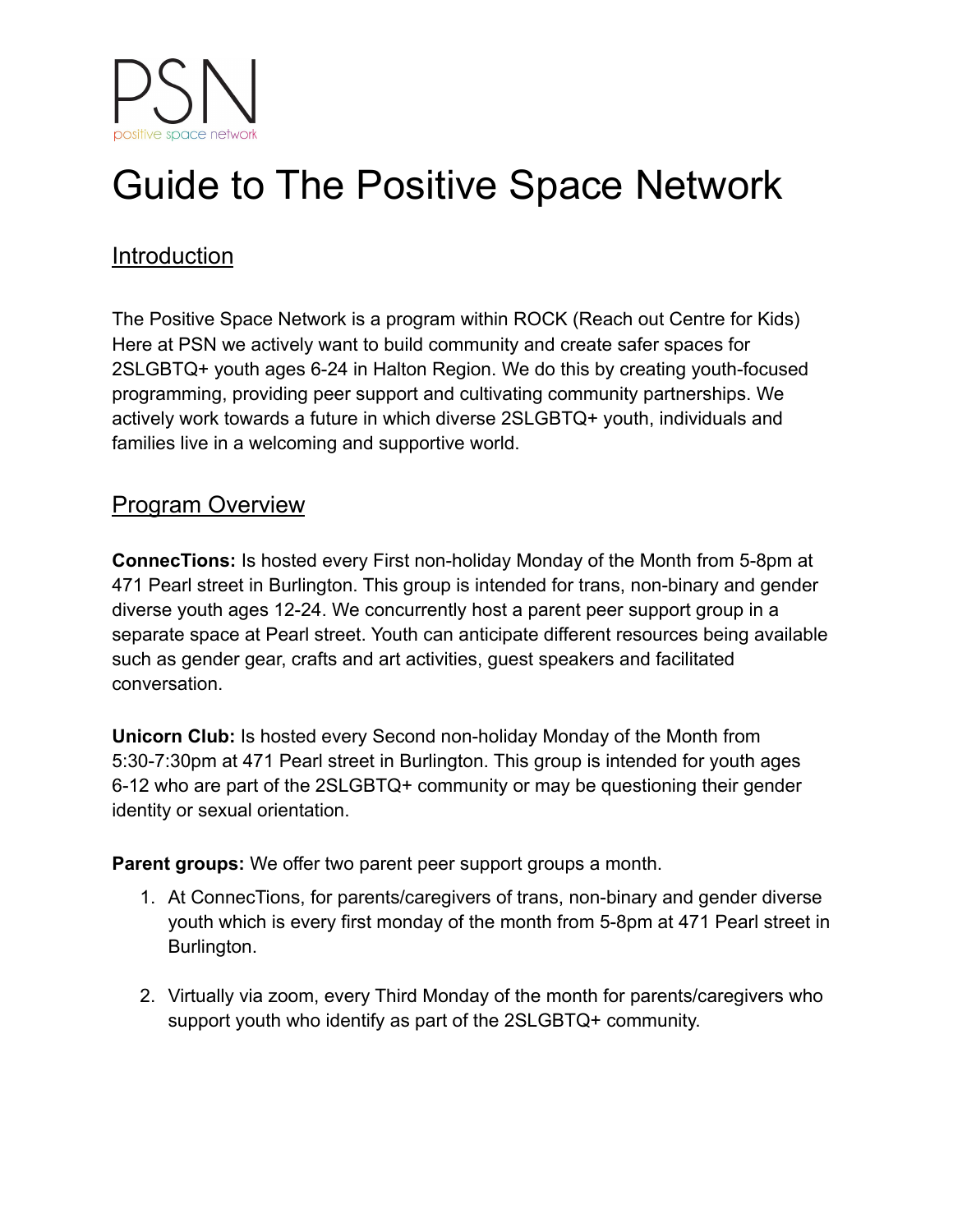

### **PSN Drop-in programs: \*Please note that we offerings both in-person and virtual\* Check out our registration for updates**

We host monthly drop-ins for 2SLGBTQ+ youth in Halton at various locations and within each city.

**QTBIPOC Drop-in**: This is a space for 2SLGBTQIA+ youth who also identify as either Black, Indigenous or as a person of Colour to hang out, access resources and build community connections. The goal of this drop-in is to foster space for QTBIPOC folks to build a support network with their peers, and to engage in a space that prioritizes these intersections of identity in a way that's fun and accessible!

When: 3<sup>rd</sup> Wednesday of each month

Where: 400 Bronte Street South, Milton, On (ROCK office)

**Oakville:** Second Wednesday of each month from 4-6:30 at 504 Iroquois shore rd unit 12.

**Milton:** Every Second Thursday of the month from 3-5:30pm at 400 Bronte street South **Acton:** Third Tuesday of each month from 3:30-6pm at 17 River Street in the Halton Hills Library.

**Georgetown:** Every third Thursday of the month from 3:00-5:30pm at 96 Guelph street. **Burlington:** Different monthly drop in's at the OCC locations: **Surrey/Warwick:** Fourth Monday of the month from 3-5pm & **Burloak**: Fourth Tuesday of the month from 3-5pm

### **Workshops and multiple session groups:**

Please see a description of recurring groups that have run in the past. Stay connected with us to find out when they will be offered next!

**Gender Journeys -** Is an 8 week multi season group for trans, non-binary and those questioning their gender identity. This group is an opportunity to build connections with peers, support overall well being, gain information related to mental health and healthcare supports.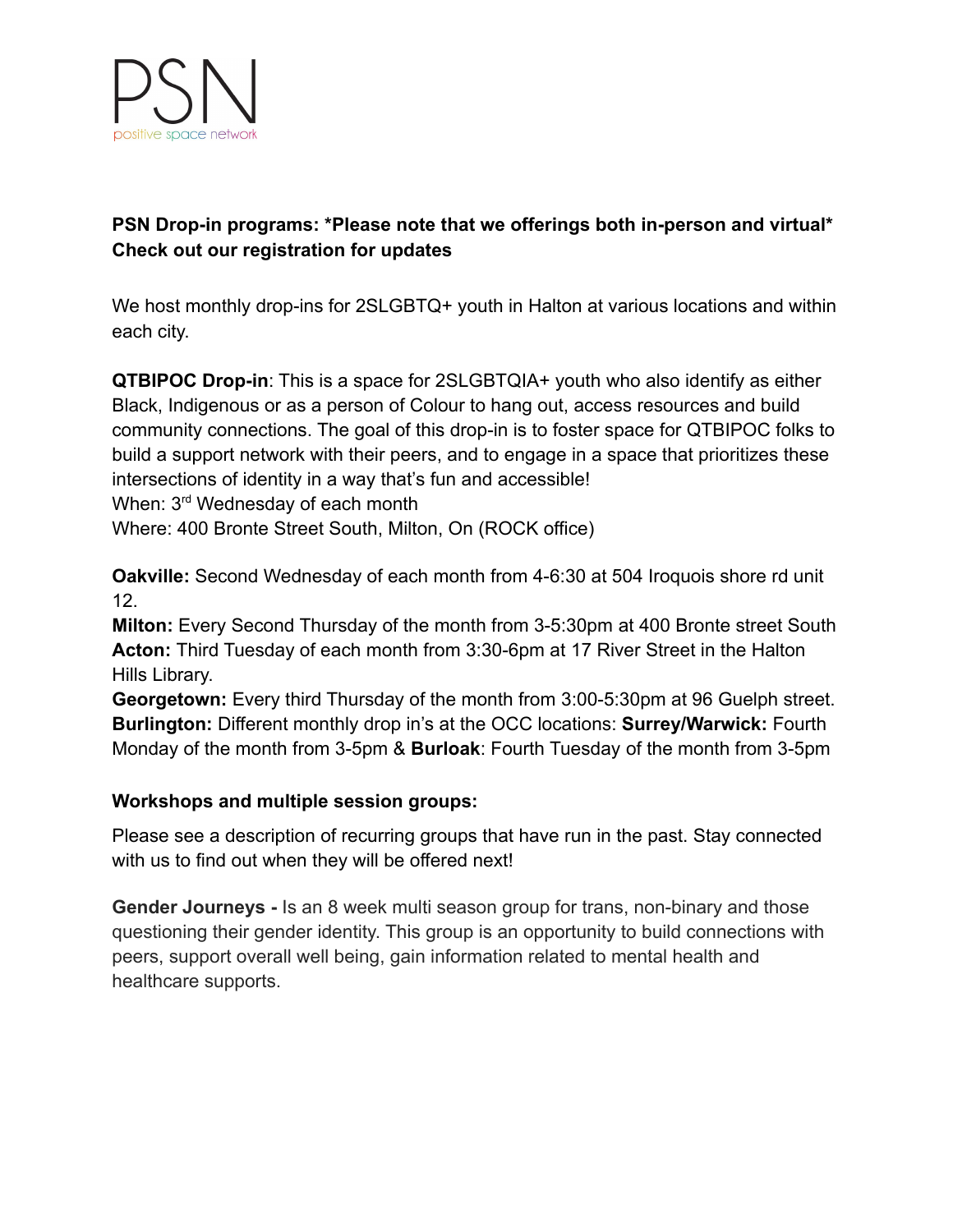

**Rainbow Writes** - A 2SLGBTQ+ youth writing group meant to foster creativity and bring people together. With a range of topics from poetry to character development, to flash fiction, you'll leave Rainbow Writes with a renewed passion for creative writing and plenty of prompts to carry with you through your writing journey.

**Embrace and Empower** - This program focuses on exploring the historical and social influences that can impact Queer and/or Trans youth, their body image, body perception, identity and relationship with food.

### **AFFIRM** - <https://www.projectyouthaffirm.org/>

- "CBT-based group for LGBTQ+ youth and adults to learn stress and coping skills"
- Age ranges for groups are 14-18 and 19-29
- ROCK/PSN have hosted AFFIRM groups in the past

• Sign up on their website to join the list, there are also several different host sites you can register with.

**Proud to Be Me** - A 2 session workshop mainly focused on supporting QTBIPOC youth aged 12-19. In this program participants explore concepts of identity and body image, and push back against the urge to conform to appearance norms in our society, particularly those based in eurocentrism and binary conceptions of gender and gender performativity.

### **Registration and staying connected:**

Registration can be found on our website positivespacenetwork.ca under "Upcoming events" or directly through this link [here.](https://bookwhen.com/rock-psn)

To stay updated on our most current offerings, resources and more! Please subscribe to our Newsletter, found on the bottom of our homepage! We will send updates monthly! Be sure to check your junk and spam folders just in case. We also regularly update our instagram @psn.halton and facebook @positivespacenetworkca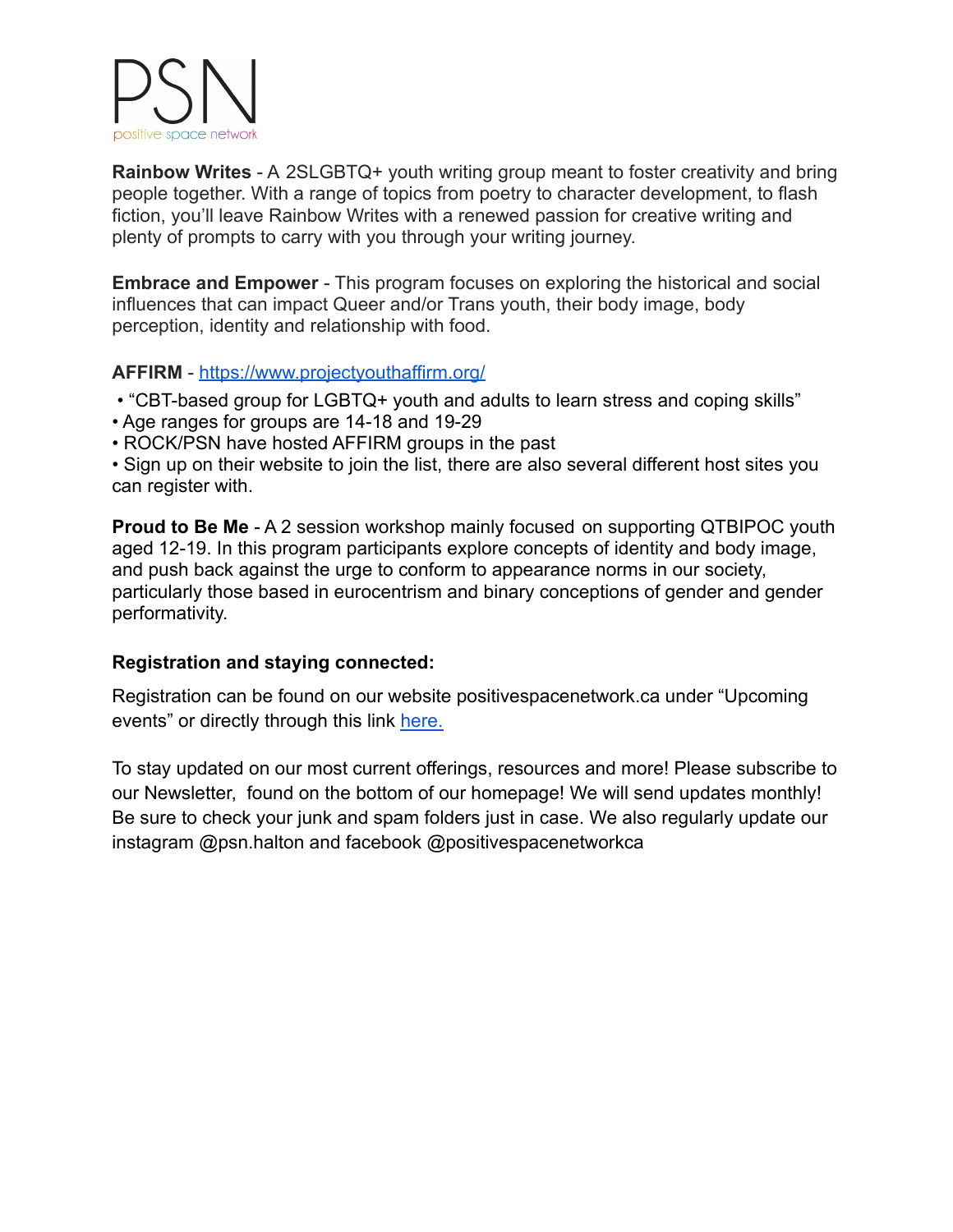

## **Initiatives**

### **Gender Gear Program (Pay-what-you-can model):**

We are happy to be able to provide access to gender affirming gear for trans and gender diverse individuals including binders, packers, breast forms, gaffs as well as underwear and support garments at a pay-what-you-can price. Clients looking for access to gender affirming gear can fill out this request form [here](https://forms.office.com/pages/responsepage.aspx?id=iVOIsSrl_UqxsaJwHkrjloh-casNmVRFntflgQqM5nBUNkRVV0ZSMVhYRlg4T0RVV1ZGWUROVEsyRi4u) to make a request. Alternatively, the form can be found on our website at positivespacenetwork.ca under programs and services.

### **Presentations and Capacity building:**

PSN offers four different workshops for youth and adults in the community. For complete details of these offerings, please find our flyer [here.](https://positivespacenetwork.ca/wp-content/uploads/2021/11/PSN-Presentation-Menu-Final-Copy-1.pdf)

# Mental Health Support via ROCK

### **Main access line:**

The ROCK clinical team is here to support you through life's challenges and help you improve your mental wellbeing. If your preference is to speak with a therapist who specializes in working with 2SLGBTQ+ youth, please let this be known when you contact ROCK.

You can call our Live Answer Access phone line at 289-266-0036 between Monday and Friday between 9am and 5pm. Otherwise, you can connect through online chat with Quinn at [www.rockonline.ca](http://www.rockonline.ca/).

### **Walk in:**

Our Virtual Walk-in Clinic is open and accessible Mon-Wed 9 am - 3 pm by calling our Access Line.

### **Crisis line:**

Don't forget that the ROCK crisis line is here for you 24 hours a day, 7 days a week at 905-878-9785. You can call the ROCK crisis line on behalf of yourself or if you are concerned about someone else.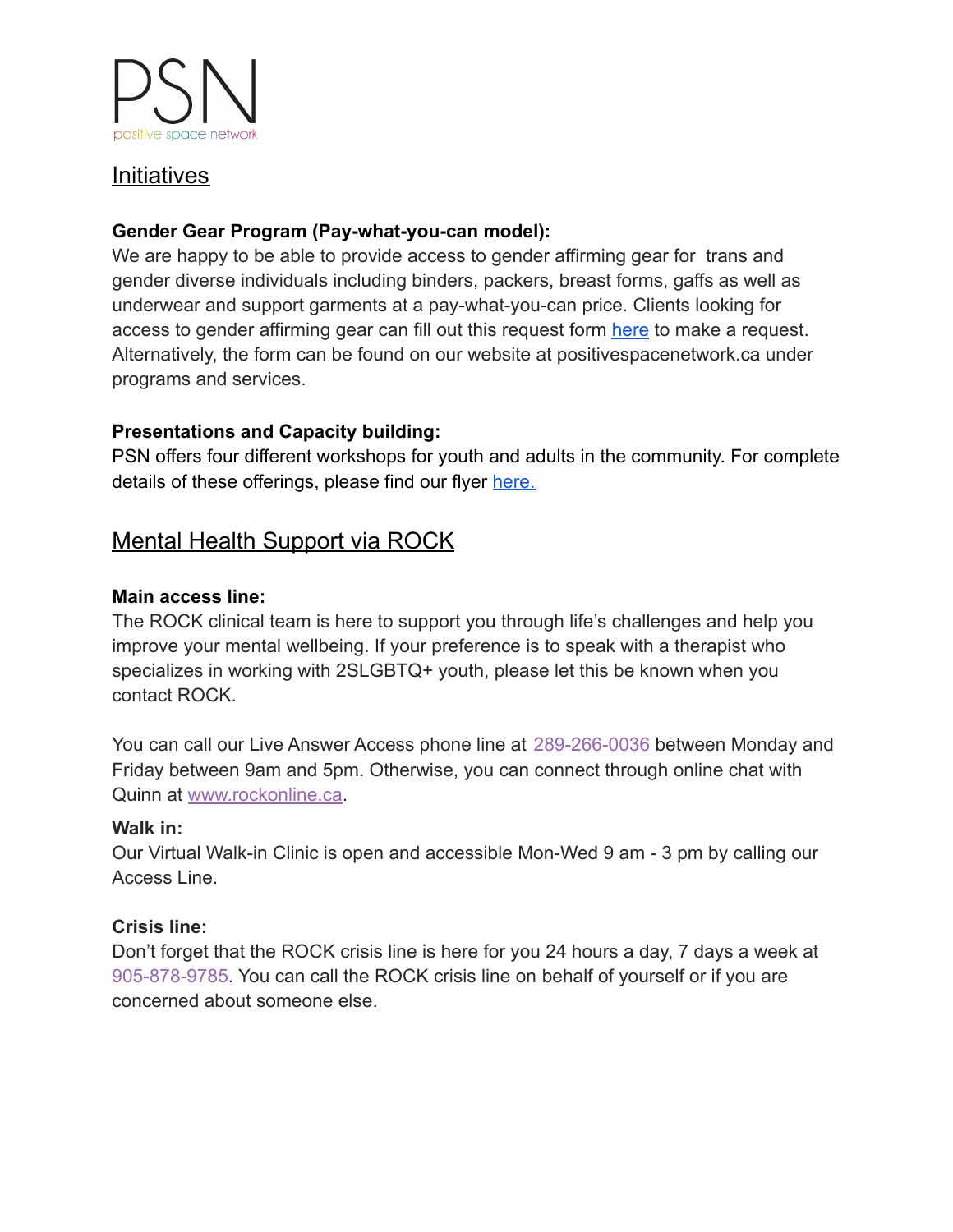

# Resource Guides and Information:

[Name change guide -Youth](https://positivespacenetwork.ca/wp-content/uploads/2021/05/Updated-Youth-Name-Change-Guide.pdf#new_tab) [Name change guide - Adult](https://positivespacenetwork.ca/wp-content/uploads/2021/05/Updated-Adult-Name-Change-Guide-1-1.pdf#new_tab) [Gender marker guide](https://positivespacenetwork.ca/wp-content/uploads/2021/05/Updated-Gender-Marker-ID-Guide.pdf#new_tab)

Halton Community Legal Services provides free legal support through their ID clinic and free commissioning. To learn more, please visit: https://www.haltonlegal.ca/

## **Healthcare**

Need help getting connected/ seeking gender affirming healthcare? Please reach out to Sarina at **[psncoordinator@rockonline.ca](mailto:psncoordinator@rockonline.ca)** or Alternatively the Hamilton Trans Health Coalition at [info@hthc.ca](mailto:info@hthc.ca)

Additional Resources

- Letter of support: [Click here](https://positivespacenetwork.ca/wp-content/uploads/2021/05/Health-Care-Letter-of-Reference-1.pdf)
- Resource List: [Click here](https://haltonphysicianassociation.ca/wp-content/uploads/2022/02/HTHC-Full-Resource-List-for-Providers-Website-Copy.pdf)
- Rainbow Health Directory to Find a provider: [Click](https://www.rainbowhealthontario.ca/lgbt2sq-health/service-provider-directory/) here

# Community organizations and peer support services (external):

### **Pflag Canada- Halton Chapter**

Host's monthly peer support meetings for parents, youth, allies and members of the 2SLGBTQ+ community.

Facebook: https://www.facebook.com/haltonpflag/?ref=py\_c t. 1-888-530-6777 ext 582 e. haltonon@pflagcanada.ca Instagram: https://www.instagram.com/pflaghalton/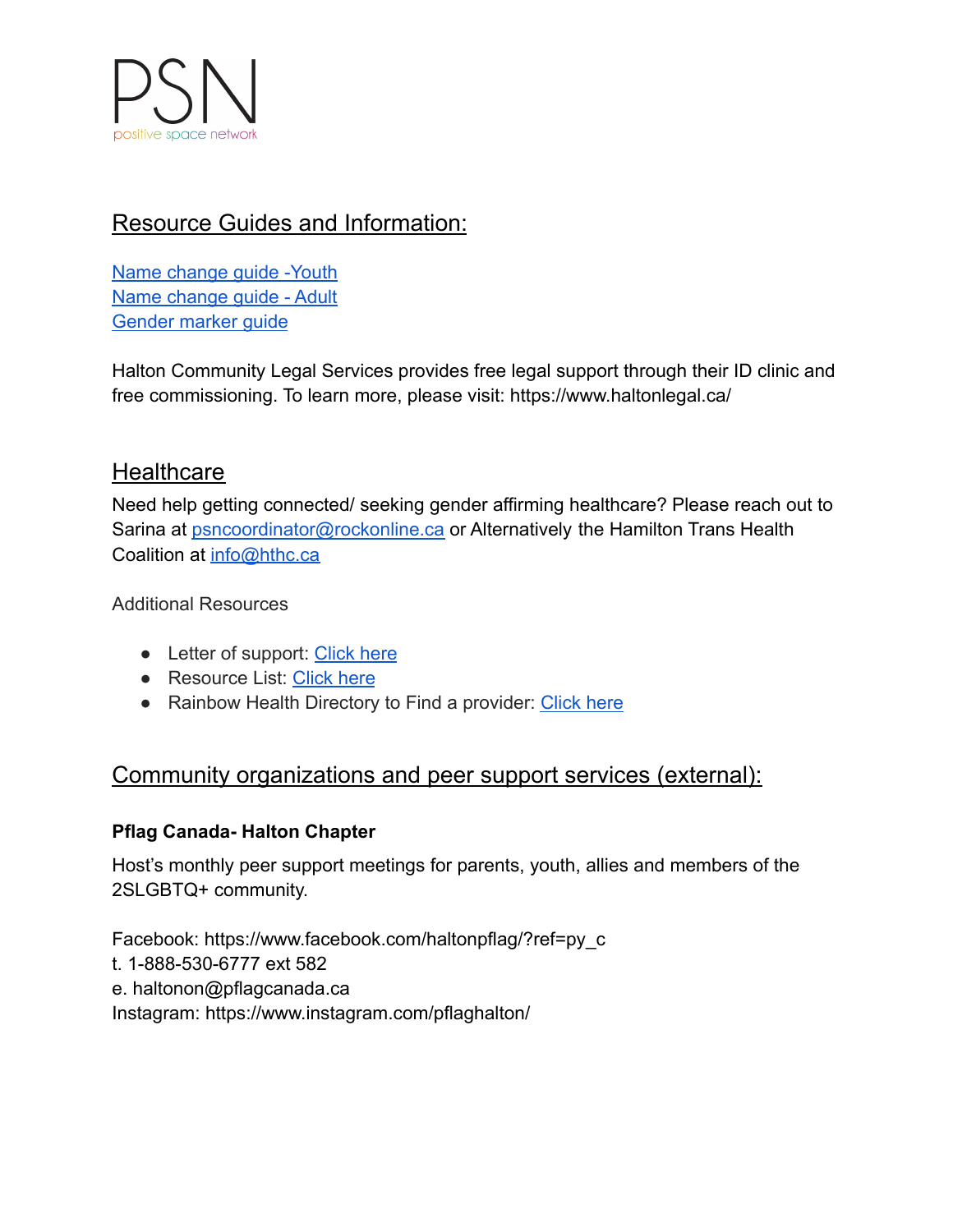

#### **LGBT YouthLine**

*Services available:* Email,call, text, and chat support. Sunday-Friday 4:00pm-9:30pm EST

Call: 1-800-268-9688 *Text: 647-694-4275* Website: [https://www.youthline.ca](https://www.youthline.ca/) Email: [askus@youthline.ca](mailto:askus@youthline.ca)

### **Trans Lifeline**

*Service available:* Peer support services from trans folks in Canada and the US. Although the line is open 24/7 a peer listener is guaranteed between 10:00am-4:00am EST.

Call: 1-877-330-6366

### **Salaam Canada**

https://www.salaamcanada.info/

**Gender Spectrum:**US-Based facilitated discussions and support groups for trans youth and pre-teens. No need to talk or turn on your video, but pre-registration is required.

Website: <https://www.genderspectrum.org/articles/gender-spectrum-groups>

### Additional helpful resources:

### **Good2Talk** - **Ontario Post-Secondary Student Support**:

Call: 1-866-925-5454 (to speak to a counsellor) Text '*GOOD2TALKON*' to 686868 (to speak with a trained Volunteer Crisis Responder)

### **Kids Help Phone**

*Services available*: confidential and anonymous over-the-phone or text-based counselling available 24/7 to young Canadians between ages 5 to 29 years-old. Call: 1-800-668-6868 Text '*CONNECT*' to 686868

### **Safe Hands Safe Hearts**

https://www.safehandssafehearts.com/ca/ • Counselling for 2SLGBTQ+ youth over 18 • 3 free sessions and subsidy options • Link for screening